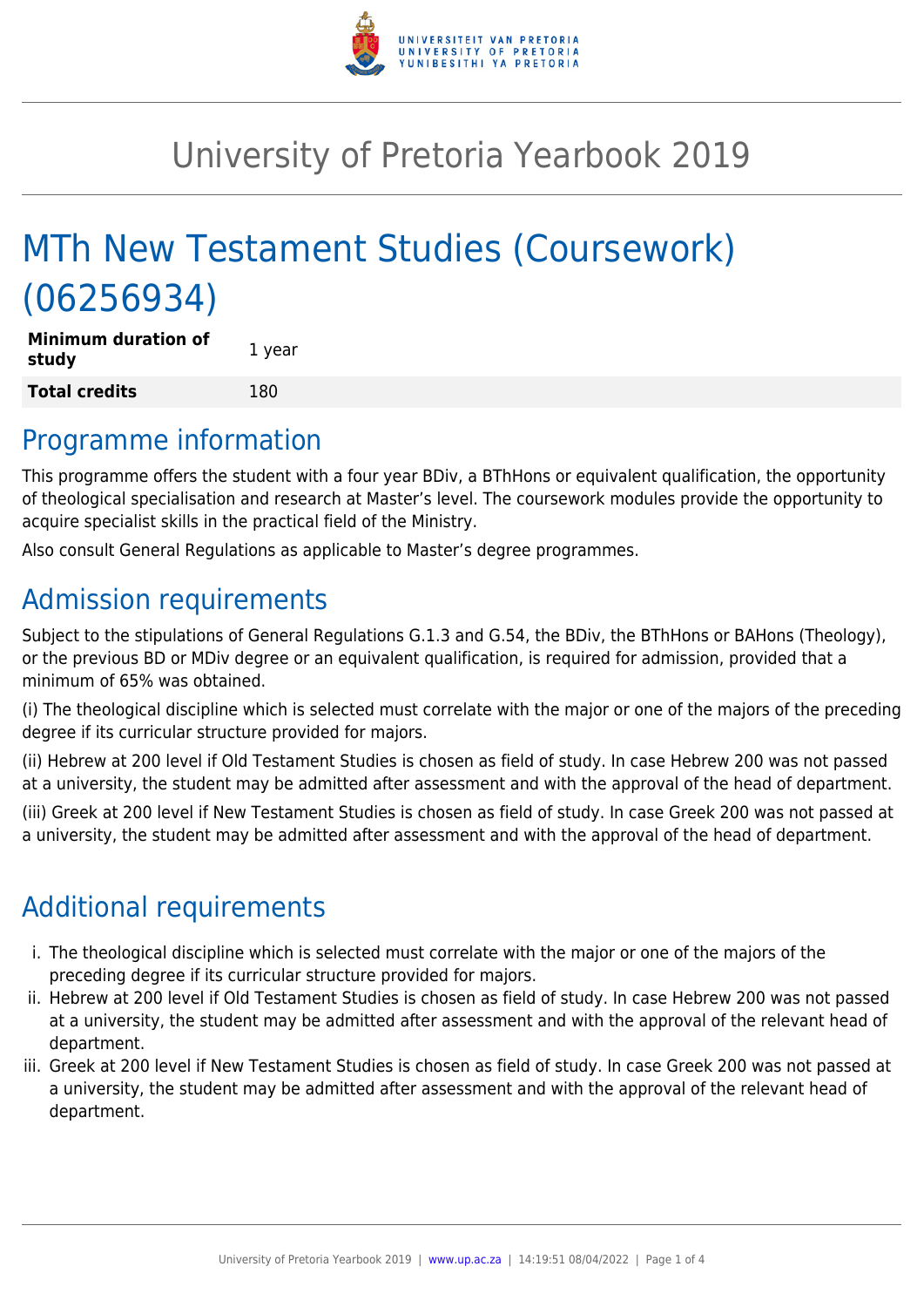

# Examinations and pass requirements

A subminimum of 50% is required in the examination. At least 50% is required as a pass mark for the minidissertation or dissertation.

The stipulations of G.39.11 regarding pass requirements for dissertations apply with the necessary changes to mini-dissertations.

Mini-dissertations are evaluated and examined in accordance with the stipulations set out in a study guide, which is available on request from the various departments.

#### **Examination regulations applicable to all master's degrees in the faculty**

A master's degree is conferred on a student by virtue of an examination, or an examination and a dissertation, or an examination and a mini-dissertation, or a dissertation. Examinations may be written and/or oral. A percentage mark is given provided that the passmark is at least 50% and at least 75% as a pass with distinction.

## Research information

#### **Seminar work and mini-dissertation**

In the case of seminar work and a mini-dissertation, the proposed title must be submitted for approval to the Research Committee via the Supervisor and the relevant head of department before a student may commence with the writing of the mini-dissertation.

#### **Article for publication**

Unless Senate, on the recommendation of the supervisor, decides otherwise, a student, before or on submission of a dissertation, must submit at least one draft article for publication in a recognized academic journal and in the case of a thesis, must submit proof of submission of an article issued by an accredited journal, to the Head: Student Administration.

The draft or submitted article, as the case may be, should be based on the research that the student has conducted for the dissertation/thesis and be approved by the supervisor if the supervisor is not a co-author. The supervisor shall be responsible for ensuring that the paper is taken through all the processes of revision and resubmission, as may be necessary. Conferment of the degree may be made subject to compliance with the stipulations of this regulation.

### Pass with distinction

In order to pass with distinction, a weighted average (GPA) of at least 75% in the examination of the coursework and 75% for the mini-dissertation must be obtained.

### General information

#### **Registration for postgraduate programmes**

#### **1. Concurrent registration for a second postgraduate programme**

No student is allowed to register for more than one postgraduate programme concurrently, except where the student's academic record warrants it and with the Dean's approval. Continuation of study for the second postgraduate programme will be subject to favourable progress reported by the heads of department in the Faculty of Theology. However, no student will be allowed to participate in examinations for a second postgraduate programme in another faculty during the examinations of the Faculty of Theology.

#### **2. Renewal of registration**

Students of the University are registered for one year of study. After an academic year has expired, students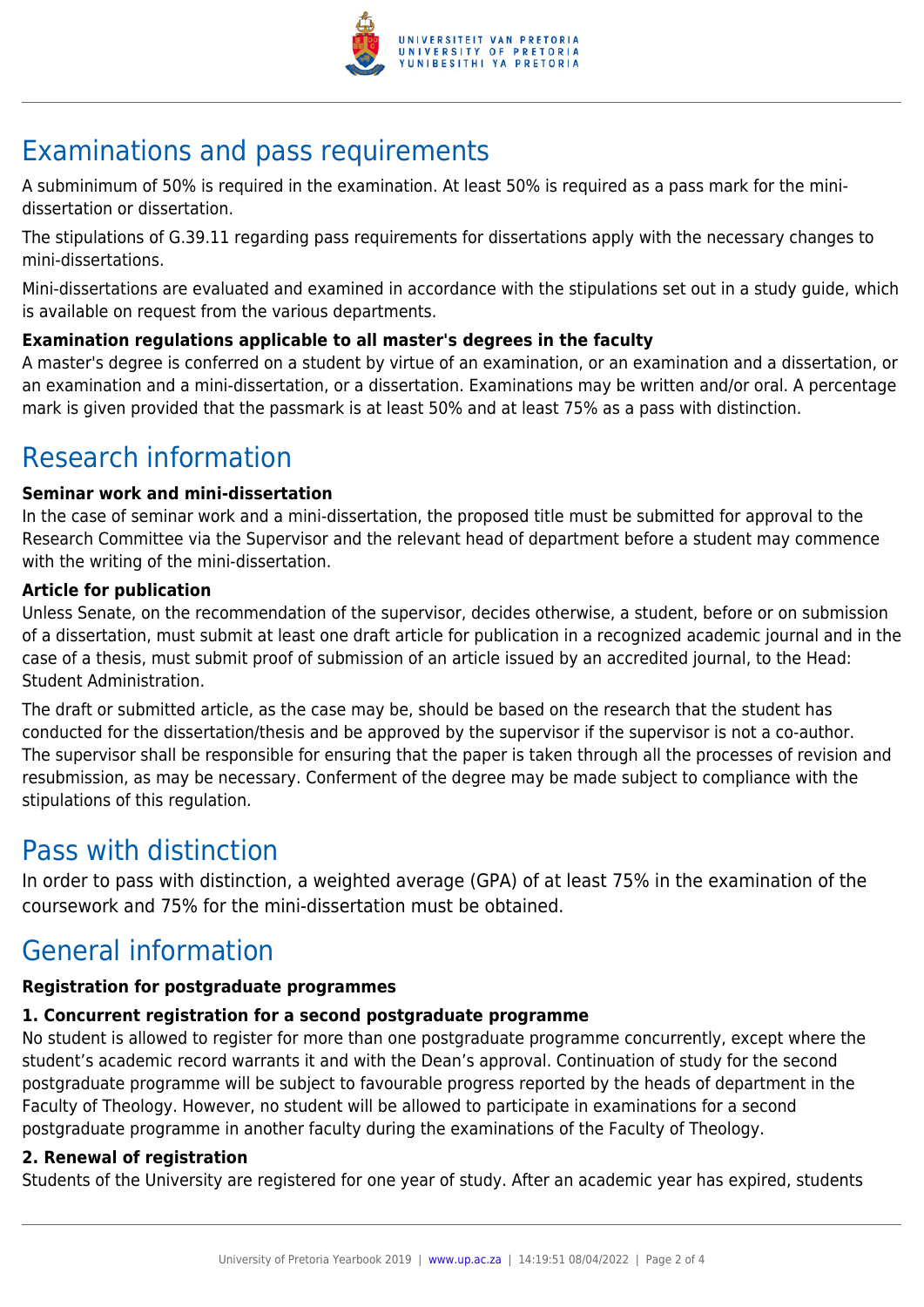

wishing to continue their studies at the University must renew their registration and pay such fees for renewal of registration as prescribed.

No interruption may occur in a postgraduate student's registration for a postgraduate study programme. Should a student interrupt his/her studies, such a student will upon re-registration be liable for the full fees applicable to the degree programme.

If a student interrupts registration for the postgraduate programme and it is not renewed within four years of the first registration, the credits obtained will no longer be valid. The student should repeat the modules already passed.

A student for an honours degree must complete his or her studies within two years. Under special circumstances, the Dean, on the recommendation of the relevant head of department, may give approval for a limited fixed extension of this period.

A master's degree is conferred on a student only if at least one year has expired after obtaining the qualifications required for master's study.

A doctorate is conferred on a student only if at least 12 months since registration for the doctorate at this University have expired. Subject to other faculty regulations, a student for a doctorate must complete his or her studies within three years after first registering for the degree. Under special circumstances, the Dean, on the recommendation of the relevant head of department, may give approval for a limited fixed extension of this period.